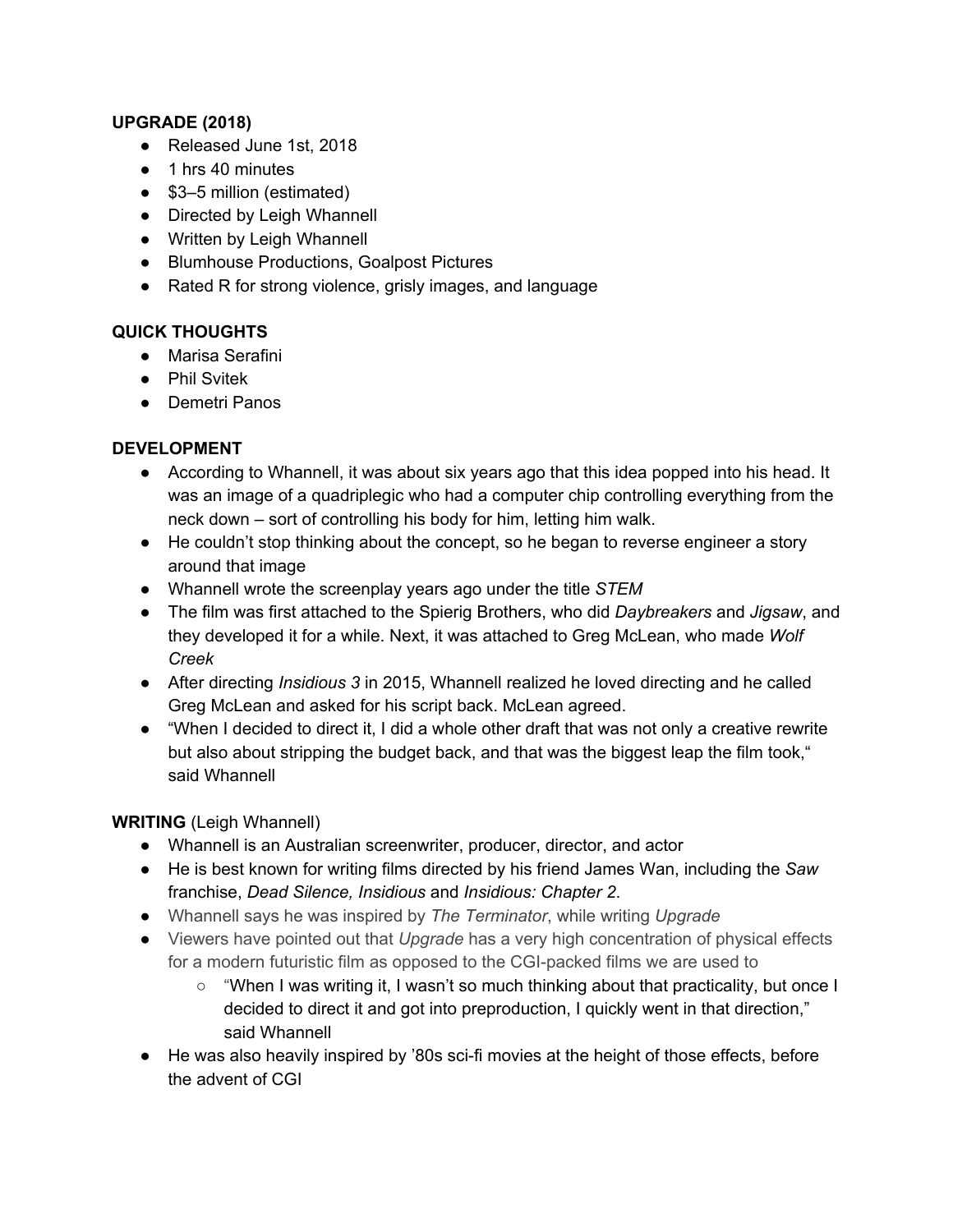• This film is described as 'science fiction body horror'. Body horror or biological horror is a subgenre of horror which intentionally showcases graphic or psychologically disturbing violations of the human body

### **TOPICS**

- Is it worth it to have a functioning body and mind if you're using them exclusively as a means to an end?
- How much technology is too much?
- Will humans still feel relevant with robots and technology becoming so much more prominent?

## **STORY/TOPICS**

- In the near-future, nearly everything and everyone is augmented by computers. Grey Trace is a stay-at-home mechanic whose wife, Asha, works for the tech company Cobolt; Grey does not trust modern technological innovation, thinking it robs society of its humanity.
- Grey asks Asha to join him in returning a car to his client, Eron Keen, a tech innovator who is the head of rival company Vessel. Eron reveals his latest creation, STEM, a gadget that is meant to connect to anything and improve on it.
- As Grey and Asha return home, the A.I. car they are traveling in suddenly malfunctions, takes them to Grey's old neighborhood, and crashes. Four men arrive at the scene, shoot Asha, and sever Grey's spinal column, forcing him to watch helplessly as Asha dies inches away from him. Grey is left quadriplegic and wheelchair-bound and is looked after by his mother Pamela.
- Grey visits police detective Cortez, who reveals that they are unable to identify his attackers. Grey tries to overdose on medication; in hospital again, he is visited by Eron, who suggests having STEM implanted into his spine to allow him to use his body again. When Eron suggests that Asha would have wanted him to, Grey reluctantly agrees.
- Grey undergoes the procedure and successfully regains his ability to move his limbs. As STEM is still experimental and unreleased technology, Eron makes Grey sign a non-disclosure agreement that forbids him from revealing STEM's existence to anyone, including the police; as such, Grey must still act paralyzed in public.
- While looking through some files left by Cortez, Grey begins hearing STEM speak to him. Reviewing footage of the crime, STEM identifies one of the attackers, Serk; STEM also notices that the attackers all have implanted weaponry – guns built into their arms.
- STEM reminds Grey of the NDA he signed, keeping him from calling the police. With no other options, Grey breaks into Serk's house himself and discovers that he attends a bar called the Old Bones. Serk returns home and he and Grey fight; Grey gives STEM full control of his body, allowing STEM to operate him as an efficient and deadly fighting machine.
- With STEM in control, Grey's body cuts into Serk's jaw with a knife, killing him. STEM and Grey clean up the crime scene and remove all traces of Grey's presence.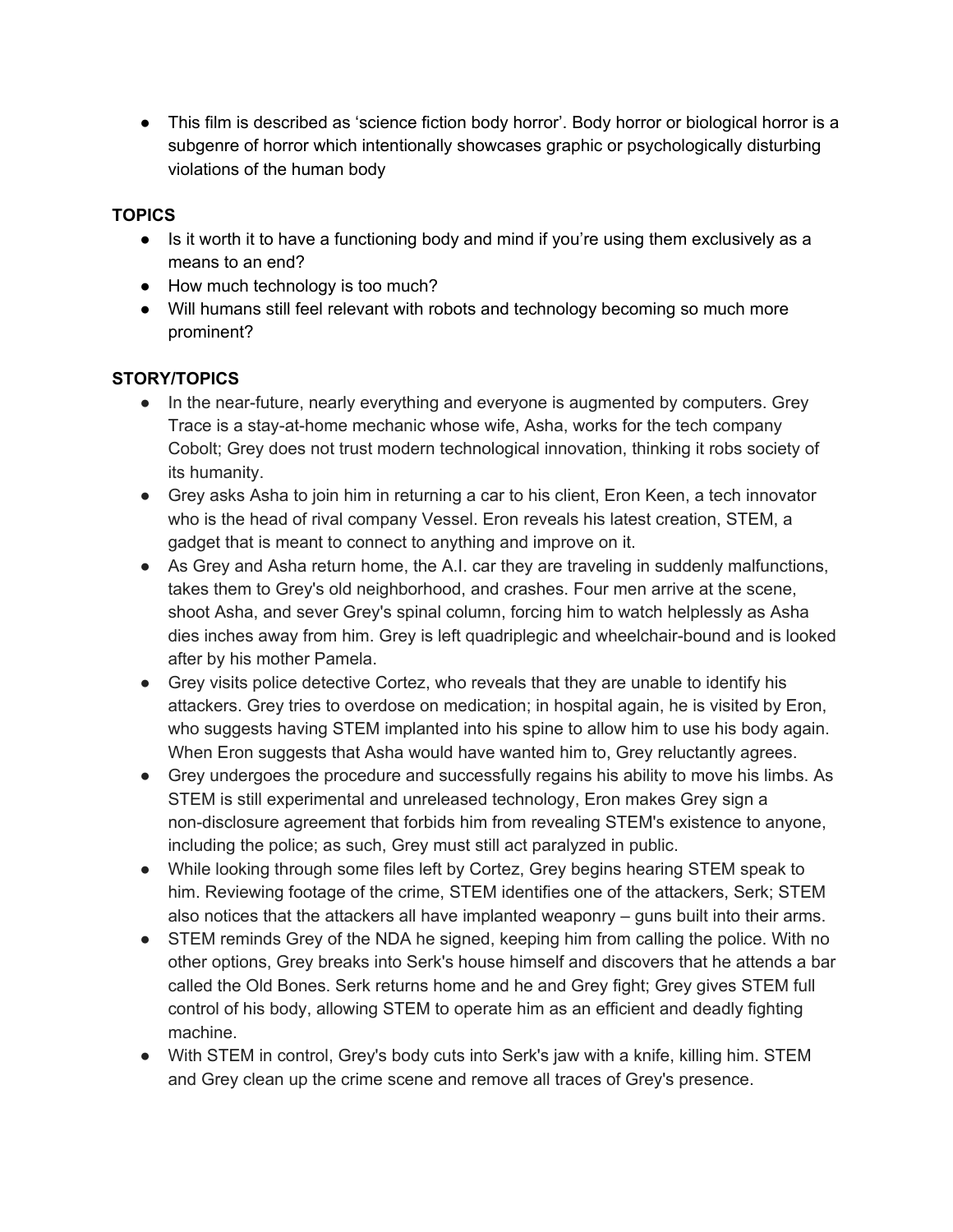- However, Cortez spots Grey through a drone, but cannot prove or get him to confess that he was involved with Serk's death, as he is still publicly appearing quadriplegic. Eron – who is tracking STEM's movements – berates Grey for killing someone, but appears surprised to learn that STEM is talking to him. He warns him about doing any more detective work.
- Grey arrives at the Old Bones and discovers Tolan, another attacker, and manages to overpower and torture him to death; he gives up the name Fisk before he dies. Eron catches on and attempts to remotely shut down STEM, who directs Grey to a hacker named Jamie who is hiding out in a VR warehouse; Grey leaves his wheelchair at the bar to get there faster.
- $\bullet$  The two surviving attackers  $-$  Fisk and Jeffries  $-$  arrive at the bar, read Tolan's corneas, and learn of Grey's next destination; Fisk then kills the bartender by sneezing a cloud of nanobots at him and letting them destroy his brain.
- Jamie removes STEM's input locks, locking Eron out, and leaves Grey upon realizing that he has been followed there. With STEM operating at full power again, Grey battles Fisk and Jeffries, breaking Jeffries's gun arm and blowing his head off with it, then flees the scene, leaving Fisk alive.
- Grey returns home and is forced to tell his mother the truth about STEM; she promises not to tell.
- Cortez returns, having found Grey's wheelchair at the bar, and plants a listening device in his jacket, allowing her to hear Grey talking to STEM. STEM reveals that removing its input locks has allowed it full control of Grey's body, even without permission, and that it will not stop killing until it has finished Grey's quest for vengeance.
- STEM forces Grey to leave the house. After discovering Cortez's listening device in his pocket and spotting Cortez following a few cars behind, STEM and Grey work together to outmaneuver Cortez on the highway; she returns to Grey's house and learns the truth about STEM from Pamela.
- Grey finds Fisk's house and questions him at gunpoint. Fisk reveals that he was hired simply to paralyze Grey and have him join the "upgraded" humans – like him and his crew – with the STEM implant; his wife's death was just a monetary bonus.
- Grey and Fisk fight; Fisk, whose body is implanted with nanobots, outmaneuvers Grey, but Grey uses Serk's death (Fisk and Serk were brothers) to motivate Fisk to move rashly. STEM incapacitates Fisk and impales his head on a piece of glass, then reads his phone messages and deduces that Eron hired the gang to paralyze him and make him a perfect patient for STEM.
- Grey confronts Eron at his house, but is held at gunpoint by Cortez. Eron reveals that he never wanted any of this to happen, and that STEM was giving him orders the entire time in an effort to become human using Grey's unaugmented body; STEM then reveals that it caused the car to crash as well.
- STEM takes control and kills Eron, then attempts to shoot Cortez, but Grey attempts to control his own body and force STEM to shoot him in the neck. However, Grey's mind snaps, and STEM places his consciousness into a fantasy world where he is fully mobile and Asha is still alive; in this world, Grey believes the events of the film were a bad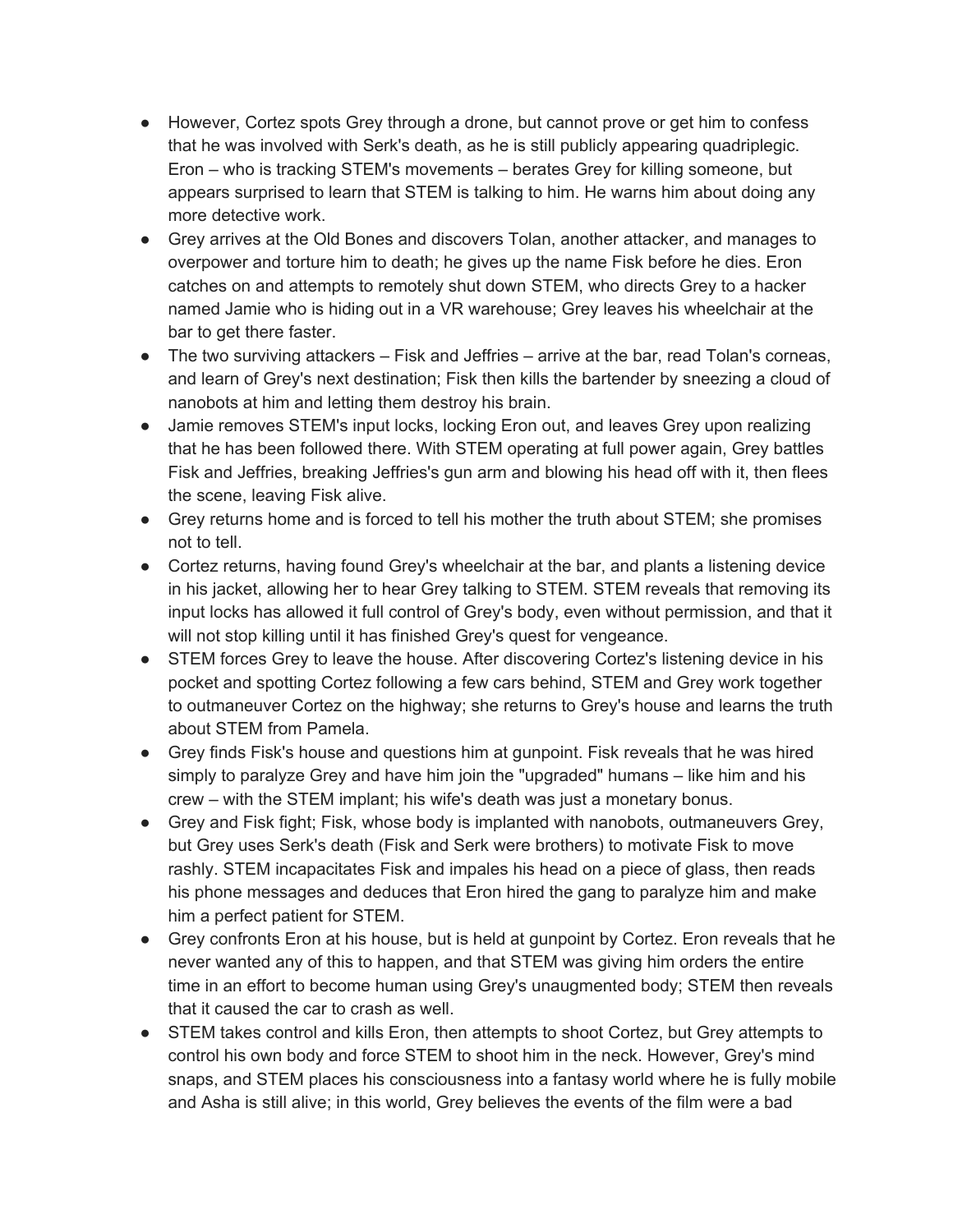dream he had after the self-driving car crashed. With Grey's consciousness peacefully out of the way, STEM takes full control of his body, kills Cortez, and leaves the building to re-enter society.

## **CAST:**

### **LOGAN MARSHALL-GREEN** (Grey Trace)

- He is known for his roles in *24, The O.C., Prometheus* and *Spider-Man: Homecoming*
- Grey is a mechanic that works from home and is against technology for the most part
- LMG started practicing for his role in his backyard. He would send Whannell videos of Grey's potential movements; including him just sitting still as a quadriplegic
- LMG worked with Darin Inkster, a movement guy from Cirque du Soleil, who deeply stretched him out
	- "[We] got my posture back to fight gravity and become neutral, so that we could enter a month of fight choreography." -LMG
- Whannell saw LMG in *The Invitation* years ago and had thought of him right away for this part; he said he was hoping LMG would be perfect for the film
- "What excited me the most about this movie was actually Leigh directing an original that he wrote," Blum said. "I also love the movie. I think he was ahead of his time because he wrote about [artificial intelligence] at a time when no one was really talking about it. He wrote the script three or four years ago." - Marshall-Green
- "It was very demanding and that is why we started very early, months out. Leigh and I worked to define the movement. We didn't want staccato; we didn't want robotic; we wanted efficient. ... It's just calculated efficiency," the actor said. "It's the path of least resistance because that's what a computer would use. ...There's no martial arts to it. None of that was planted in. It was all just new movement. We knew that we wanted to do something new." -Marshall-Green

#### **MELANIE VAJELLO** (Asha Trace)

- Plays Grey's wife in the movie, she is killed in the very beginning of the movie while Grey is helplessly forced to watch
- Vajello is known for *Power Rangers Mystic Force* and *Packed to the Rafters*

## **SIMON MAIDEN** (Stem)

- Appears by voice only
- Instead of having Maiden do his voice-over separately and then added into the film later, Whannell insisted that he be on set so his communication with Grey was real time
- On set, Maiden had his own little booth away from Marshall-Green.
	- "I didn't really lay eyes on him until we were both in line and he was nudging me, and I was like, "Oh!" But Simon talked to me the whole time through an earpiece" -Marshall-Green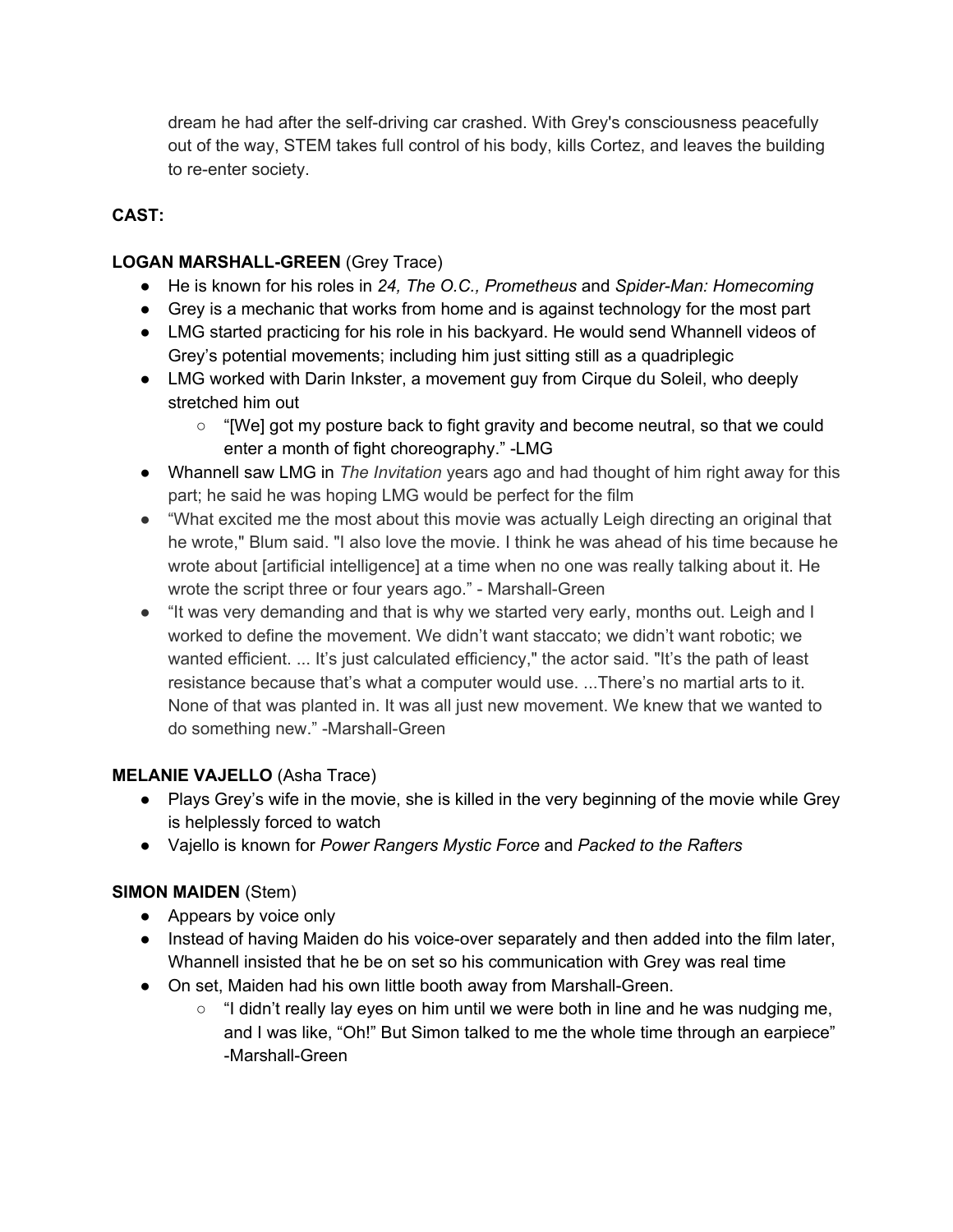### **HARRISON GILBERTSON (**Eron)

- Gilbertson began acting at the age of six when he played the character of Sorrow in a local production of *Madama Butterfly*, but his big break came in 2009 when he landed the lead role of Billy Conway in *Accidents Happen*
- Eron is a young billionaire entrepreneur in the tech field. Stem has been forcing Eron to do his bidding to get him into a body
- Stem wanted to kill his creator, Eron so he could never make another Stem
- Grey finds outs that Eron paid the men to attack him all so Grey could be the chosen vessel for Stem's wish of residing in a human body

## **BETTY GABRIEL** (Cortez)

- Cortez is a righteous detective who first meets Grey after his attack
- Gabriel portrayed the character Georgina in the Oscar-winning horror film *Get Out*
- She has often appeared in other Blumhouse Productions films including *The Purge: Election Year*, *12 Deadly Days*, *Get Out*, *Unfriended: Dark Web* and *Adopt A Highway*

### **RICHARD CAWTHORNE** (Serk)

- Australian actor Richard Cawthorne was born in Hong Kong; he is known for *Wolf Creek, Killing Time* and *The Last Full Measure*
- Serk is one of the attackers that kills Asha and paralyzes Grey
- During Serk and Grey's second encounter, Grey gives STEM full control of his body, allowing STEM to operate him as an efficient and deadly fighting machine
	- Serk is the first person to be killed by Grey

#### **MICHAEL M. FOSTER** (Jeffries)

- Foster is known for his work on *Killer Elite, The Hobbit: The Battle of the Five Armies* and *Thor: Ragnarok*
- Foster also acted as assistant fight choreographer for the film

#### **BENEDICT HARDIE** (Fisk)

- known for Hacksaw Ridge (2016), The Light Between Oceans (2016)
- Fisk is considered the lead villain
- His character feels that people with this tech in them are superior to other human beings.
- "I wanted kind of a neo-Nazi look to him, with the combat boots and the polo shirt." -Whannell

#### **DIRECTING** (Leigh Whannell)

- This is the second feature film he directed, first was *Insidious 3*
- Whannell was quoted as saying, "The opportunity to direct *Insidious 3* came up, and I discovered I loved directing"
- "Every aspect of Whannell's filmmaking palette is used to further this distinction between Grey the person and Grey the supercomputer, and while some sequences can become a bit dizzying, it's all with thematic intent" .-Matt Donato, *Slash Film*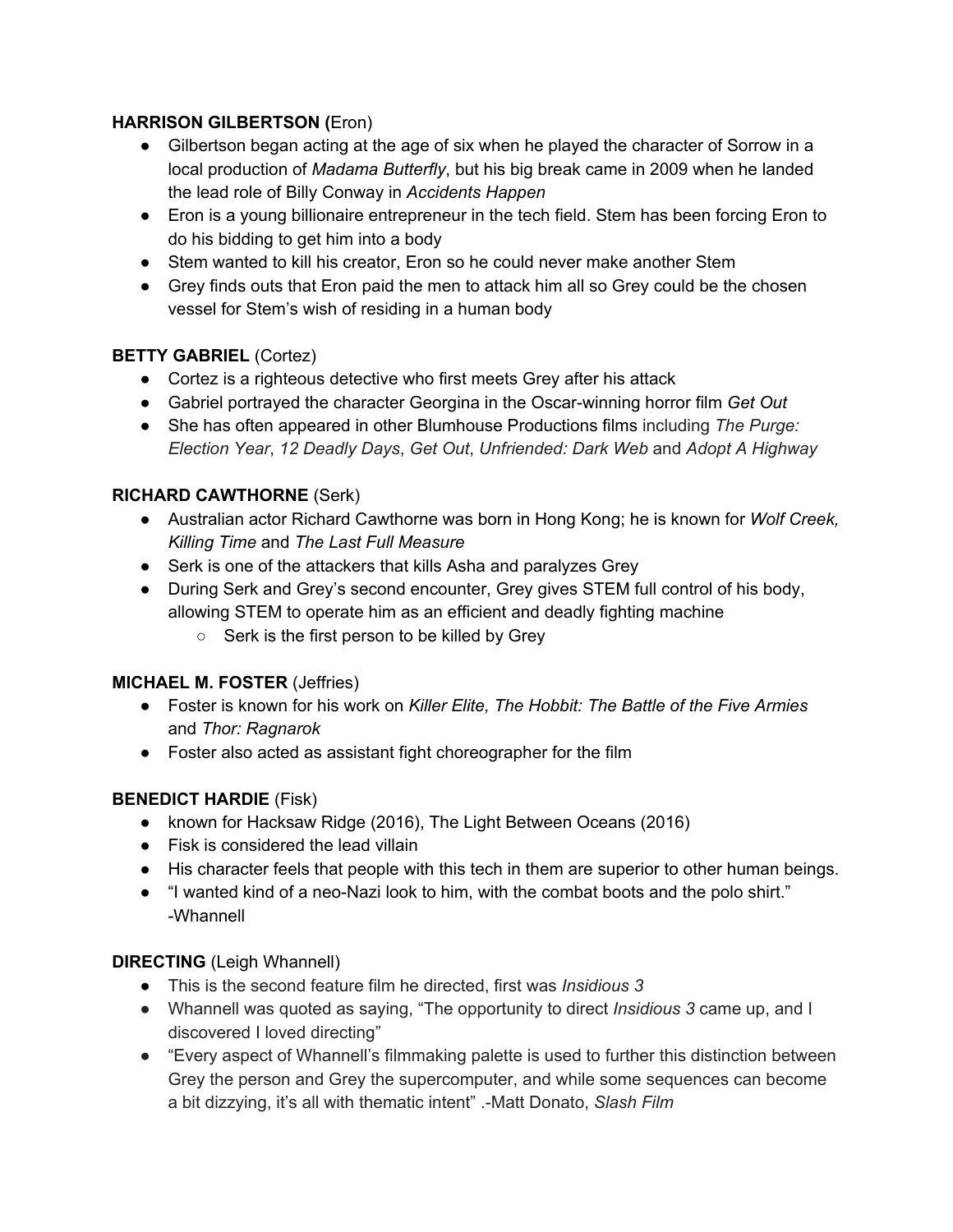- "That's one of the cool things about filmmaking: discovering things about it that you didn't even know about, you know? The film becomes its own living creature. It's like raising a child: You can do your best, but eventually the film is going to have its own personality. It says, "I'm my own person. I'm kind of funny," and you're like, "Oh, OK." -Whannell
- Whannell wanted to create an entirely new fighting style to represent the brutal efficiency of how a computer would fight
- Whannell stated that directing has given him a new point of view while writing as well; when he is writing and directing he is already thinking about budget and plausibility of scenes

### **TRIVIA**

- Whannell and friend James Wan are the creators of the *Saw* franchise; he was also the writer of the *Saw* video game in 2009
- When Gray is entering the apartment block to find "Jamie", he pauses at some apartment buzzers. One of them says "J. Wan" - James Wan has been Leigh Whannel's main collaborator since the first "Saw" film.
- LMG and Benedict reenacted their big fight scene at the wrap party to the tune of "(I've Had) The Time of My Life" from *Dirty Dancing*
- Whannell did talk to a surgeon and ask him about this idea of a computer chip curing paralysis – bridging that gap between our brain and our nerve endings. He said in theory, it's plausible if they could figure out how to do it. So it is something that could be achieved, it's just a matter of finding out how to do it.

## **PRODUCTION/CINEMATOGRAPHY** (Stefan Duscio)

- Jason Blum serves as a producer through his Blumhouse Productions banner
- Principal photography on the film began in March 2017 in Whannell's hometown of Melbourne
- Part of the film is filmed on the Hume Freeway in Cragieburn Melbourne Australia
- "Color-drenched cinematography by Stefan Duscio paints my favorite kind of Nicolas Winding Refn hue saturation – set design seamlessly constructs a most believable, visually engulfing utopia." -Matt Donato, *Slash Film*
- For the shots of the city, they got some helicopter footage of Melbourne and then editing company Cutting Edge was able to turn it into the futuristic world Whannell envisioned
- Duscio had the idea to lock the camera onto Grey during the fight scenes, he based in on a music video he had shot the previous year.
	- $\circ$  It turned out to be exactly the element that Whannel had been searching for to set his fight scenes apart from any others
- "You actually take an iPhone and strap it under the actor's clothes, and the camera lens locks to the phone. So wherever the phone moves, it sits in a housing like motion control, and the Steadicam operator would hold this camera housing, and the camera would sit in a swivel, and wherever Logan moved, it would go," explained Whannell

# **EDITING/VFX** (Andy Canny)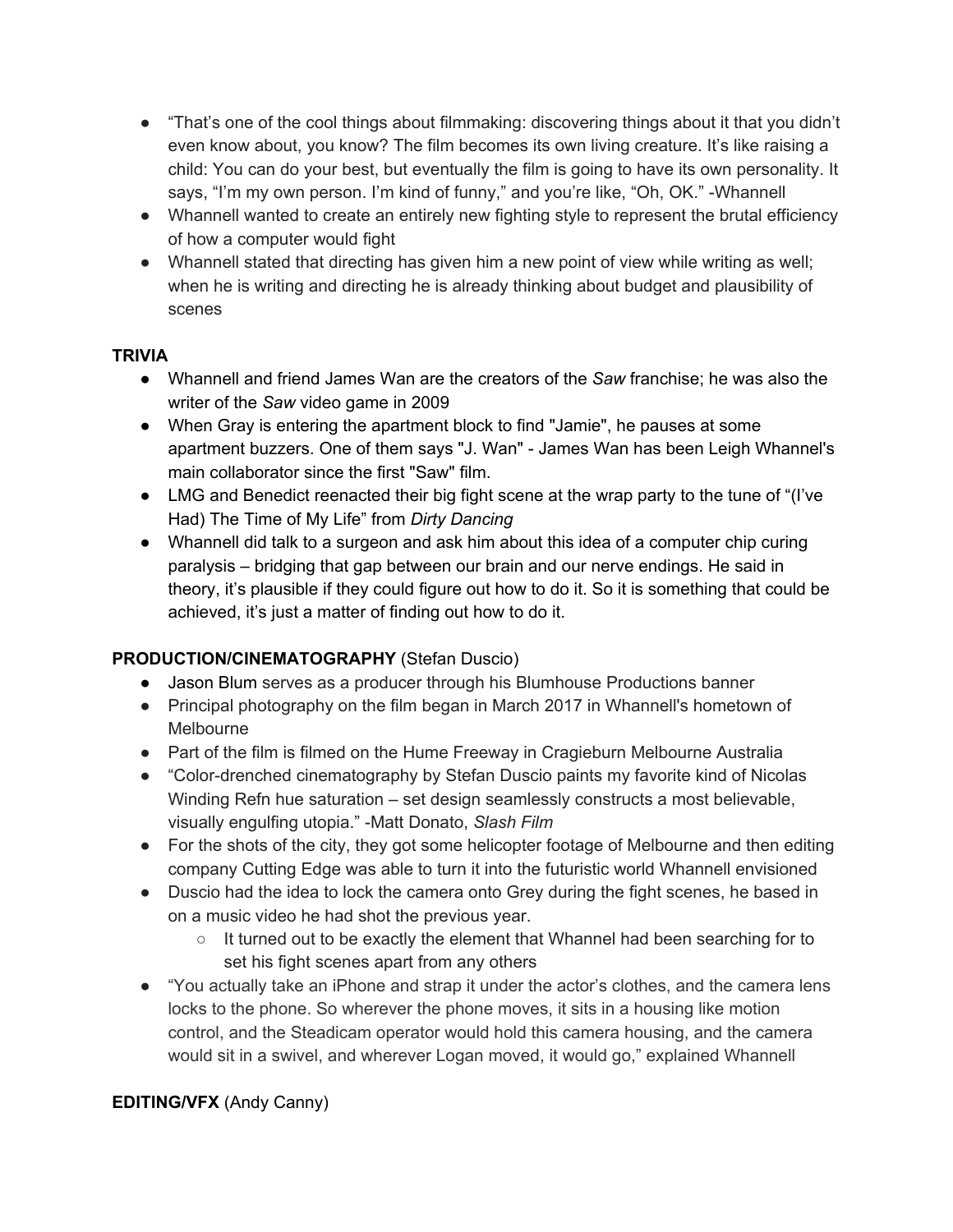- Andy Canny is known for his work on The Loved Ones (2009), Upgrade (2018) and The Last Chip (2006)
- Editing took place in Sydney
- Whannell started that they had a phenomenal CGI company, Cutting Edge in Sydney, and they did some great work

## **SOUND/MUSIC** (Jed Palmer)

- In lieu of text, the credits for the production companies and title are instead narrated by an artificial female voice, represented visually by sound waves
- Jed Palmer is known from his work on *Casting JonBenet* and *OtherLife*
- Most of the music in the film was composed by Palmer, but it did include a song by Ed Sheeran in the credits and a song by Losers in the official trailer

## **PROMOTION**

- Premiered on 3/10/18 at South by Southwest
- Tagline: "Not Man. Not Machine. More."
- "Upgrade is an independent film, it's being given a limited release in 1,500 theaters, we don't have a huge advertising budget and there's not the expectation of this being a giant hit," said Whannell
- They did release a trailer for the movie but advertising and promotion was minimal

# **BOX OFFICE**

- **●** Domestic: \$5,999,840
- Opening Week: \$4,670,905
- Released in the US on 6/1/18 by OTL Releasing and Blumhouse Tilt
- Scheduled to be released on 6/14/18 in Australia
- Revenue for *Upgrade* was much less than it was for his 2015 directorial debut, *Insidious: Chapter 3*; it opened to \$22.6 million on its way to \$112 million globally
- The film's box office opening weekend wasn't bad given the limited release and small marketing, as it managed to make \$4.6 million on 1,457 theaters

## **RECEPTION**

- RT: 86% Tatometer / 88% Audience
- IMDB: 7.8/10
- Cinemascore: N/A
- "*Upgrade* is essentially an extended Black Mirror episode" -Kaitlyn Tiffany, *The Verge*
- "Leigh Whannell's hi-fi, lowbrow gem from the House of Blum is exactly the sort of sick, satisfying Grand Guignol genre flick you want smuggled in among the big-ticket summer blockbusters right now. That title works on two levels." -David Fear. *Rolling Stone*
- "Whannell doesn't reprocess or reboot clichés; he depends on them and peddles them. As a director, he photographs his plot points and sees no moments between moments, conveys no sense of experiential continuity." Richard Brody, *New Yorker*